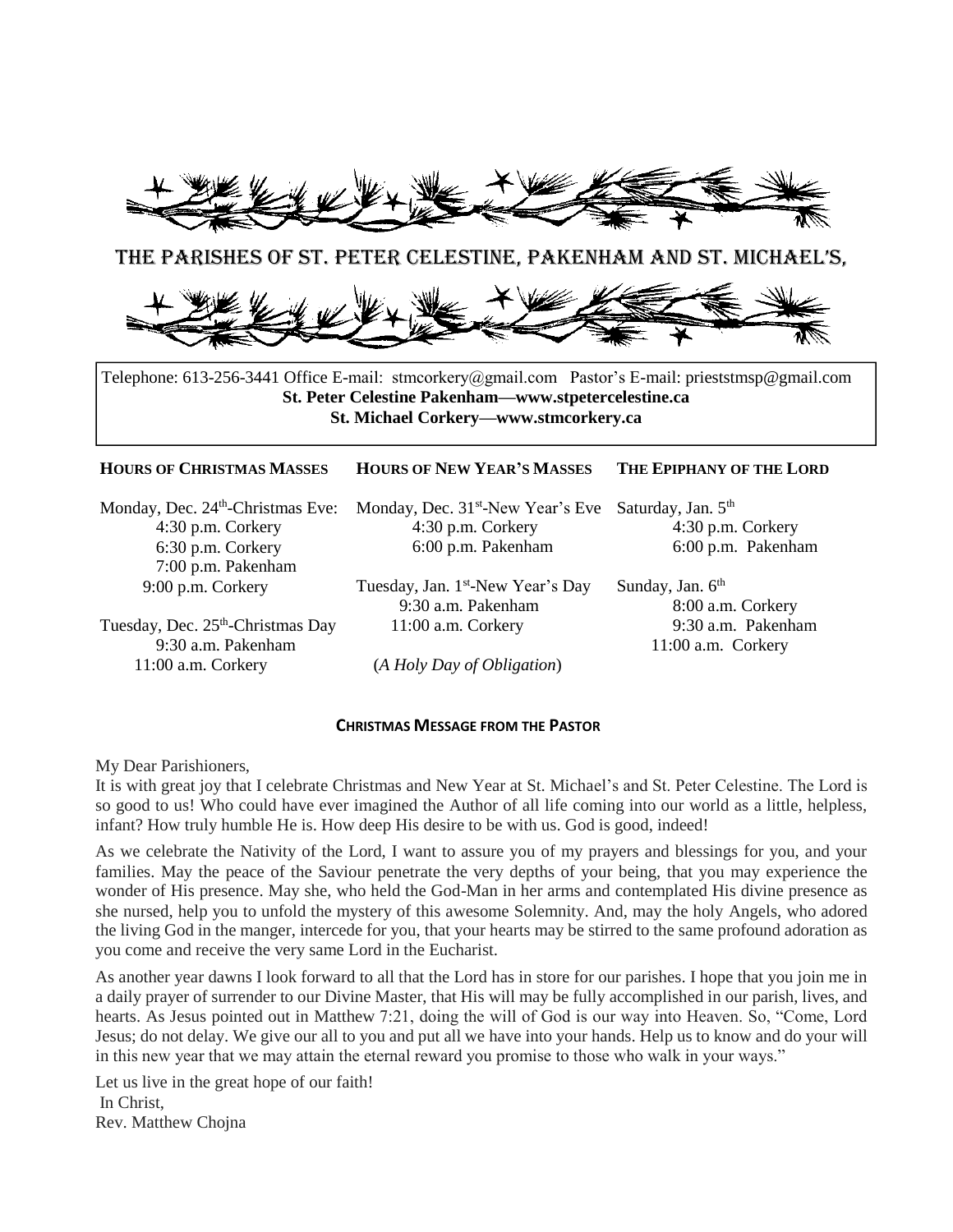| MASSES-DEC. 22 <sup>ND</sup> , 2018-JAN. 6 <sup>TH</sup> , 2019 |                                                      |                                                    | <b>MASS INTENTIONS</b>                                                                                                                                                                        |
|-----------------------------------------------------------------|------------------------------------------------------|----------------------------------------------------|-----------------------------------------------------------------------------------------------------------------------------------------------------------------------------------------------|
| Saturday, December 22rd                                         | $4:30$ p.m.                                          | Corkery                                            | <b>Mass for the People - Missa Pro Populo</b>                                                                                                                                                 |
|                                                                 | $6:00$ p.m.                                          |                                                    | Pakenham + Monica & Andrew Ryan & family by Frank & Norma Ryan                                                                                                                                |
| Sunday, December $23th$                                         | 8:00 a.m.                                            | Corkery                                            | +Frances Meehan Gadde & Gordon Gadde by Dan & Betty<br>Hudson & Family                                                                                                                        |
|                                                                 | 9:30 a.m.                                            | Pakenham                                           | +Joseph Legree by Ed Legree                                                                                                                                                                   |
|                                                                 | 11:00 a.m.                                           | Corkery                                            | For Carmine & Barbara DiRienzo on the occasion of their 60th<br><b>Wedding Anniversary</b>                                                                                                    |
| Monday, December 24th<br>(Christmas Eve)                        | $4:30$ p.m.<br>6:30 p.m.<br>7:00 p.m.<br>$9:00$ p.m. | <b>Corkery</b><br><b>Corkery</b><br><b>Corkery</b> | +Rolland Desjardins by the Family<br>+Ken Culhane by Connie & Peter Wright<br>Pakenham Intentions of All Parishioners<br>+Bernard & Agnes O'Hara & Colleen O'Hara by Sharron<br><b>O'Hara</b> |
| Tuesday, December 25th                                          | 9:30 a.m.                                            |                                                    | Pakenham + Sharon Ryan by Joe Ryan & Family<br>+Squibs Mercier by Stephen Potvin                                                                                                              |
| (Christmas Day)                                                 | $11:00$ a.m.                                         | <b>Corkery</b>                                     | Intentions of a Parishioner                                                                                                                                                                   |
| Wednesday, December 26 <sup>th</sup><br><b>No Adoration</b>     | 9:00p.m.                                             | Corkery                                            | - - - - -                                                                                                                                                                                     |
| Thursday, December 27th<br><b>No Adoration</b>                  | 9:30 a.m.                                            | Corkery                                            | In Thanksgiving to Jesus & Mary and for all of Mother Mary's<br>Intentions by Yanchus Family                                                                                                  |
| Friday, December 28th<br><b>No Adoration</b>                    | 9:00 a.m.                                            |                                                    | Pakenham Respect for Life & an end to Abortion by Ladies Auxiliary                                                                                                                            |
| Saturday, December 29th                                         | 4:30 p.m.<br>$6:00$ p.m.                             | Corkery<br>Pakenham                                | +Gerald Carroll by Betty & Family<br>+Noreen & Anthony Hickey by Frank & Norma Ryan                                                                                                           |
| Sunday, December 30 <sup>th</sup>                               | 8:00 a.m.                                            | Corkery                                            | +Judy Wohler by Ray Sample                                                                                                                                                                    |
| (Holy Family)                                                   | 9:30 a.m.                                            | Pakenham                                           | <b>Mass for the People - Missa Pro Populo</b>                                                                                                                                                 |
|                                                                 | 11:00 a.m.                                           | Corkery                                            |                                                                                                                                                                                               |
| Monday, December 31st<br>(New Year's Eve)                       | $4:30$ p.m.                                          | Corkery                                            | +Ken Culhane by Ray Sample                                                                                                                                                                    |
|                                                                 | 6:00 p.m.                                            |                                                    | <b>Pakenham</b> For a Special Intention                                                                                                                                                       |
| (Solemnity of the Blessed Virgin Mary)<br>Tuesday, January 1st  | 9 30 a.m.                                            |                                                    | Pakenham Mass for the People - Missa Pro Populo                                                                                                                                               |
|                                                                 | 11:00 a.m.                                           | <b>Corkery</b>                                     |                                                                                                                                                                                               |
| Wednesday, January $2nd$<br><b>No Adoration</b>                 | 9:00 a.m.                                            | Pakenham                                           | +Louise Murphy by Bea Brown                                                                                                                                                                   |
| Thursday, January 3rd<br><b>No Adoration</b>                    | 9:30 a.m.                                            | Corkery                                            |                                                                                                                                                                                               |
| Friday, January 4 <sup>th</sup><br><b>No Adoration</b>          | $9:00$ a.m.                                          | Pakenham                                           | +Holy Souls in Purgatory                                                                                                                                                                      |
| Saturday, January 5 <sup>th</sup>                               | $4:30$ p.m.<br>6:00 p.m.                             | Corkery<br>Pakenham                                | <b>Mass for the People - Missa Pro Populo</b><br>For a Special Intention                                                                                                                      |
| Sunday, January 6th                                             | 8:00 a.m.                                            | Corkery                                            | +Mary & Francis Muldoon by Margaret Clement                                                                                                                                                   |
| (The Epiphany of the Lord)                                      | 9:30 a.m.                                            |                                                    | Pakenham Intentions of Catholicism Faith Formation Participants by<br><b>Shannon McGruer</b><br>+Mary, Wilfred & Cecile Colton by Martha & Leo Colton                                         |
|                                                                 |                                                      | 11:00 a.m. Corkery                                 | +Ken Culhane by Maria & Guido Curridor                                                                                                                                                        |